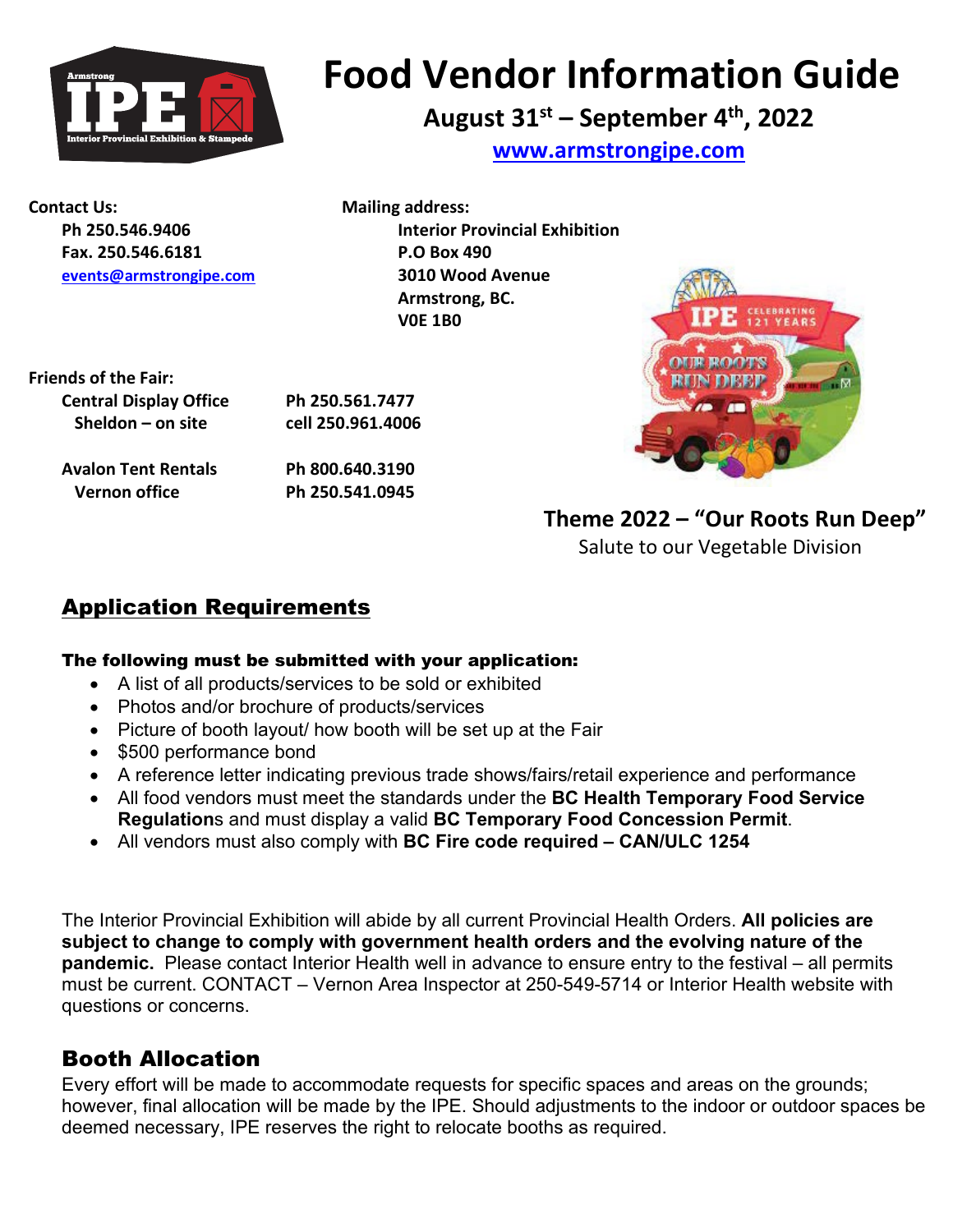## RULES & REGULATIONS

- **1. CONTRACT FOR SPACE RENTAL**: The application, once signed by both parties, forms a valid contract. If proper payments are not received within the stated time, the contract is considered void, and the space will be reassigned to another applicant**. NO REFUND** will be made. No refunds for space that is not used or for space that is unused during any portion of the show. Show hours are 10:00 a.m. to 10:00 p.m. daily. Grounds will open to the public at 7:30 a.m. daily.
- **2. ALLOCATED SPACE**: Vendor space must be staffed 15 minutes prior to opening plus 10am-10pm during the 5 day Fair in a neat and orderly manner. The space contracted is to be used solely for the Vendor whose name appears on their application and only for those products listed on their application. Under no circumstances shall the Exhibitor encroach on adjacent space or walkways. Exhibitors must confine their exhibits and all other exhibit activities within their allotted space. NO SANDWICH signs permitted.

The IPE reserves the right to restrict vendors which because of noise, method of operation, creation of safety hazards, offensive language, or any other reason, become objectionable or otherwise distract from or are out of keeping with the character of the IPE. The IPE is a 'family fair' and all vendors must abide by this principle.

- **3. PAYMENT SCHEDULE:** \$500.00 performance bond made with application**.** Payment will be paid in full by August 15, 2022. Failure to pay in full may result in the loss of space reserved and forfeiture of deposit. Performance Bond will be returned once a complete inspection of rented area and ground is complete (6-8 weeks).
- **4. SPACE CANCELLATION:** Upon acceptance of their contracts Vendors will accept that to cancel this contract such cancellation is received in WRITTEN FORM on or before these dates:
	- Cancelled June  $15<sup>th</sup>$  or prior FULL Refund
	- Cancelled June  $16<sup>th</sup>$  to July 31<sup>st</sup> 50% of fee refunded.
	- Cancelled after July 31<sup>st</sup>, 2022- NO REFUND.
	- Opening date of show is Wednesday, August 31, 2022. Charges will apply even if the space is resold.
- **5. PROTECTION OF EXHIBITS:** The IPE shall use all reasonable precaution to ensure the safety of materials at the exhibition, but the owners themselves must take the risk of exhibiting them. All outside booths must be secured at night. Should any exhibit or portion thereof be injured, lost, stolen or suffer damage from any cause whatsoever, the IPE will not be liable, or make payment for the value thereof.
- **6. DAMAGE & LIABILITY:** The Vendor is responsible for all damage caused by them to the exhibit facility, show property or display equipment. Vendors are responsible for all damage caused to same from any cause whatsoever and shall become financially responsible to the exhibit facility, show management or display company. The IPE will employ security and will take reasonable precautions to safeguard the Vendors property, however, the IPE assumes no liability for loss or damage through any cause, of goods, exhibits or other materials owned, rented or leased by the Vendor. The Vendor shall indemnify the Facility Management and their employees, and members, IPE and/or Display Company against, and hold them harmless from any complaints, suits or liabilities resulting from negligence of the Vendor in connection with the Vendors use of display space. Cooking oils and grease must be properly discarded. Oil and grease residue found on the vendors rented space will result in a \$500 fine.
- **7. LIABLITY INSURANCE:** Third party liability insurance certificate is mandatory and must be provided to exhibit space by July 31. **\$150 fine for late submissions.**

The following conditions must be included in the certificate:

- a. Minimum \$2 million per occurrence including \$2 million for bodily injury and death and property damage.
- b. Include Interior Provincial Exhibition, City of Armstrong, Township of Spallumcheen, and Parks and Recreation Commission as additional insured.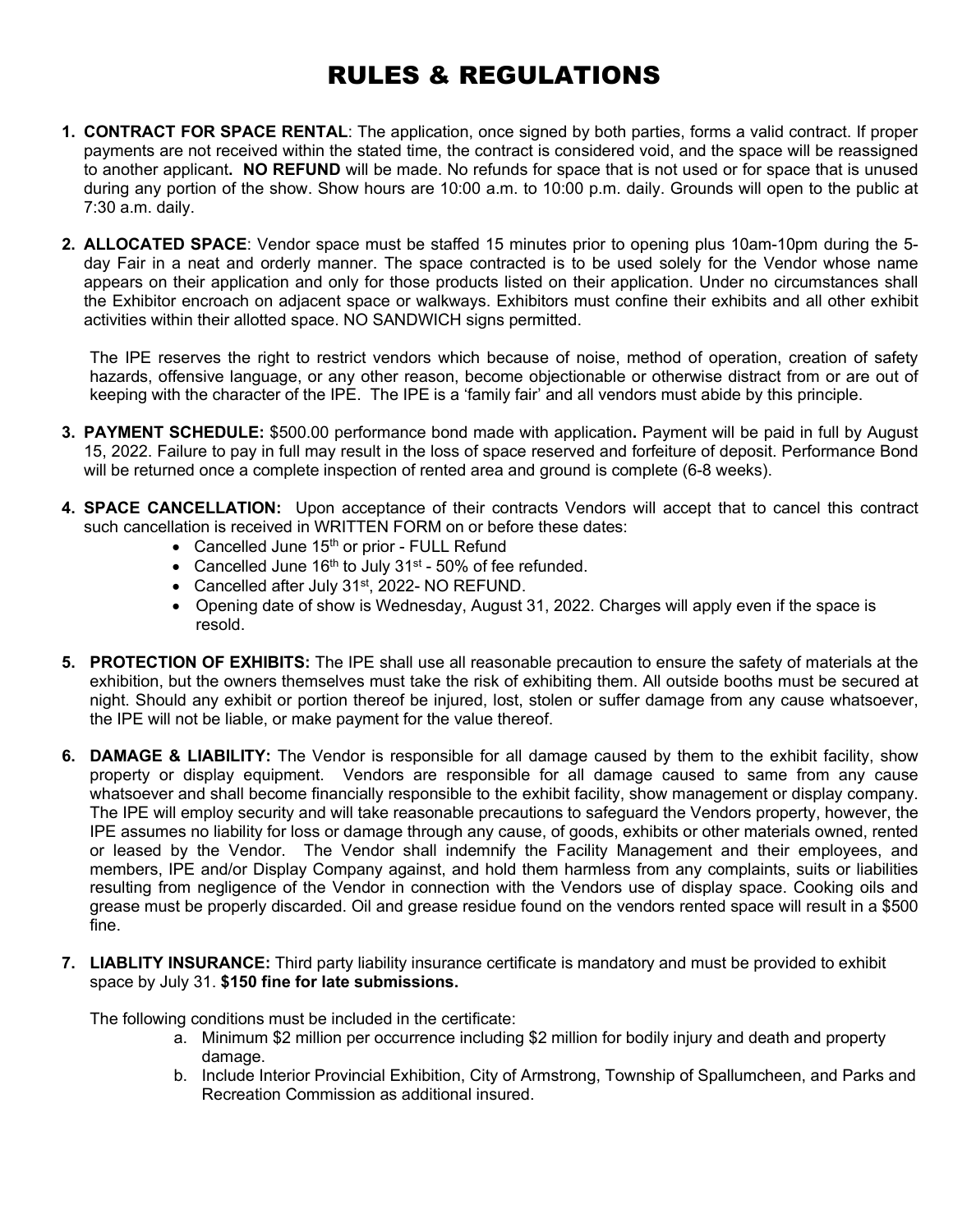- **8. FOOD/BEVERAGES**: Preparation and/or serving of food or beverages of any kind will only be permitted if food and beverage is included in the Vendor contract. **An eighteen (18) percent commission will be paid to the IPE office from any booth selling food/beverages by 9am the following day.** All beverages sold within the grounds of the IPE will correspond with aligned sponsors of the IPE. No other beverages will be allowed to be sold on site.
- **9. ALCOHOL:** Serving of alcoholic beverages on the IPE grounds is in violation of the Liquor Control Act. Individual events during the IPE that sell alcoholic beverages have proper permits from the Liquor Control Board.
- **10. INTERPRETATION & ENFORCEMENT:** The IPE Management has full power of interpretation and enforcement of these rules and may amend them at any time. It is the responsibility of the Vendor or their designated representative to familiarize themselves with all rules and regulations since ignorance of the rules is not an acceptable reason for failure to comply. Vendors or their representatives who fail to observe these conditions of contract, or who, in opinion of the IPE, conduct themselves unethically may be dismissed from the IPE without refund or other appeal. The decision of the IPE is final.
- **11. VENDOR SPACE** is allocated based on having a wide representation of Vendors, products, and services. Plus, to ensure safe distancing and ongoing Health Order regulations the IPE will be allocating spaces according to many scenarios. Spaces will **NOT** be allocated based on early payment or previous years allocation.
- **12. VIOLATION** of any rule broken by a Vendor will result in the forfeiture of the \$500 performance bond.
- **13. ALL VENDOR VEHICLES** must be off grounds by 9:00am. Any deliveries must be made prior to 9am. Vehicles will be towed, and vendor is responsible for all costs incurred.

#### REMEMBER – WEDNESDAY 9am Food Vendors meeting (Food Court) \*At least (1) staff must attend!

**FOOD BOOTHS (Minimum hours of Operation) \***can be open for breakfast or late night

| Wednesday | August 31 <sup>st</sup>   | 10 $a.m. - 10 p.m.$ |
|-----------|---------------------------|---------------------|
| Thursday  | September 1 <sup>st</sup> | 10 $a.m. - 10 p.m.$ |
| Friday    | September 2 <sup>nd</sup> | 10 $a.m. - 10 p.m.$ |
| Saturday  | September 3rd             | 10 a.m. - 10 p.m.   |
| Sunday    | September 4th             | 10 $a.m. - 10 p.m.$ |

All booths must be staffed 15 minutes prior to opening.

\*Inside food vendors must be out by 10:30pm for security personal to secure the facilities.

#### **ATTENTION ALL VENDORS:**

Volunteers are one of the most valuable resources the IPE has. As part of the 2022 Volunteer campaign, the IPE is requesting each Vendor donate a door prize (min. value \$50) for our hardworking volunteers. This gift will be sent over to the Volunteer Rest area where food and drinks will also be available. This is the perfect opportunity to promote your business and thank our 100's of volunteers. Over the period of the 5-days these donated gifts will be used as thank you's and encourage our volunteers who give so much of their time to support our FAIR. **THANK YOU.**

#### **Admission Passes:**

Two (2) 5-day admission passes will be included in each vendor package. One (1) 5-day parking pass will be included in each vendor package. This is NOT a camping pass.

These passes will **NOT** be re-issued if lost or left at home. Additional admission passes, parking passes, and overnight camping passes are all available for purchase online. www.armstrongipe.com/tickets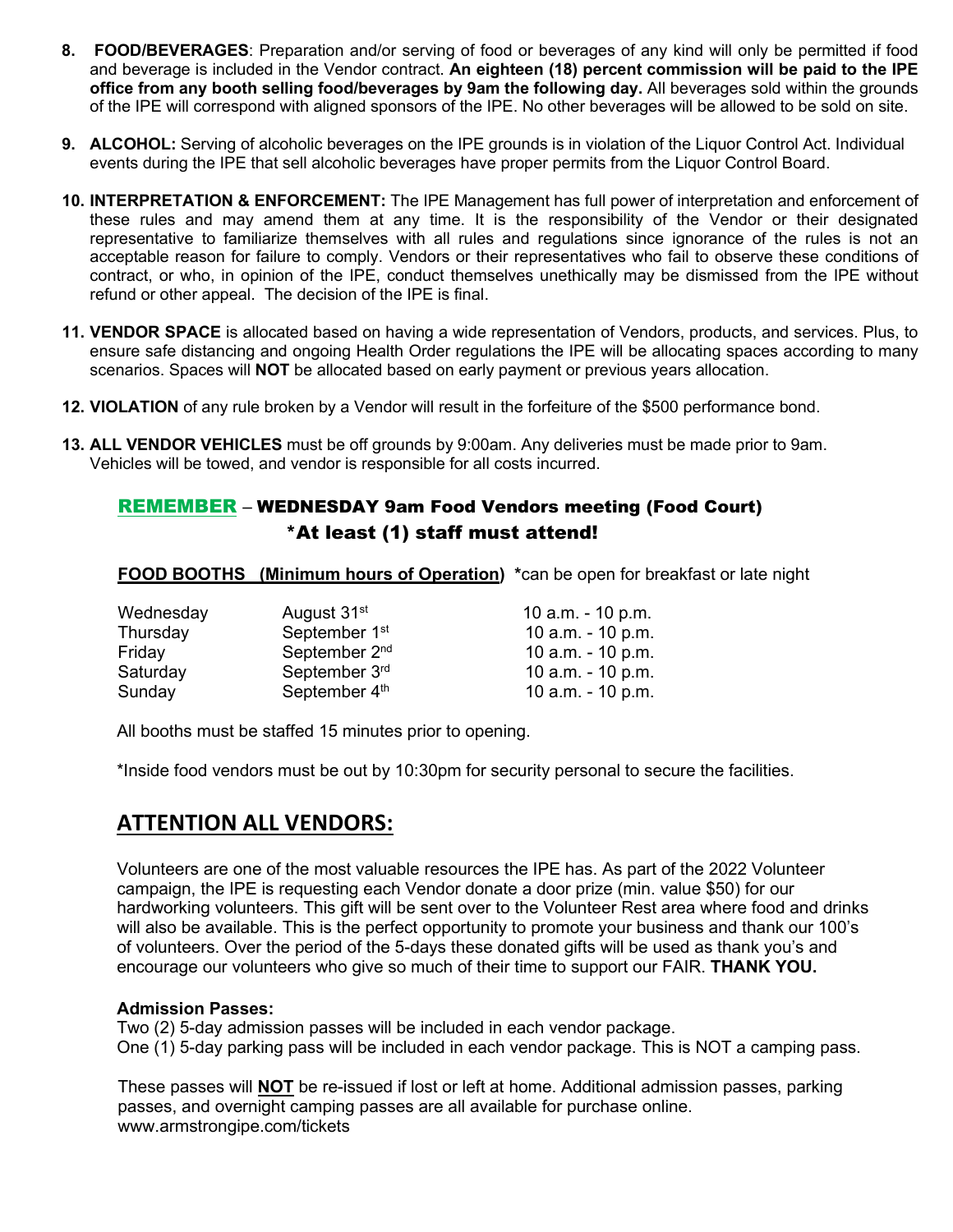## **Food Vendor RATES 2022**

- Rates are for the full 5-day Fair, not inclusive of applicable taxes
- Professional signage only (no handwritten signs allowed)
- Booths should be equipped with appropriate fire extinguishers and 100ft heavy duty extension cords
- Electrical is charged per booth square footage and Amp usage.
- Have realistic objectives. Your staff, marketability of your product, aesthetics of your booth and display will dictate your overall success rather than just the number of visitors who will walk past your booth.

#### **5-day Regular Fair**

 $\setminus$ 

#### **Commercial Food Vendors**……………..\$40/frontage foot

(plus 18% of daily gross sales)

Include **all** space required including awning, storage, hitches, etc on application form

#### **Electrical Hook-up** (plus applicable taxes)

Based on 15x20 (and Amps required) ….starting at \$150

Electrical Trouble calls: \$ 100/hr minimum plus materials will be charged for repairing electrical problems due to Vendors electrical equipment and/or panels being defective and/or not conforming to the BC Safety Authority Electrical Standards and/or overloading the electrical circuit. IPE will be randomly checking throughout the 5-day event.

#### **Recycling/ Waste Management Fee**…….\$75

Due to new waste management requirements and high volumes produced by Vendors a recycling/ waste management fee will be applied to all Vendors, both inside and outside.

#### **ENVIRONMENTAL UNDERSTANDING**

A goal of the Interior Provincial Exhibition is to improve our environmental sustainability. This year we are committing, where possible, to adopt practices that reflect sustainable principles. For the past 5 years we have implemented a composting program that includes our volunteer, vendor, and food areas. This year we are asking that the use of **plates, cutlery, napkins, straws, and cups be either recyclable, biodegradable, or compostable. The use of Styrofoam and nonenvironmentally friendly packaging such as aluminum foil is not to be used.** 

DO not leave cardboard by the garbage bins as the trucks are unable to pick up the large bins. **Flattened Cardboard** must be taken to designated cardboard bin area located in pre-determined location (see map). Cornstalks are organic and must be taken to the designated compost bin area (see map). To keep safe and organized areas this policy will be strictly enforced. Fines will be applied.